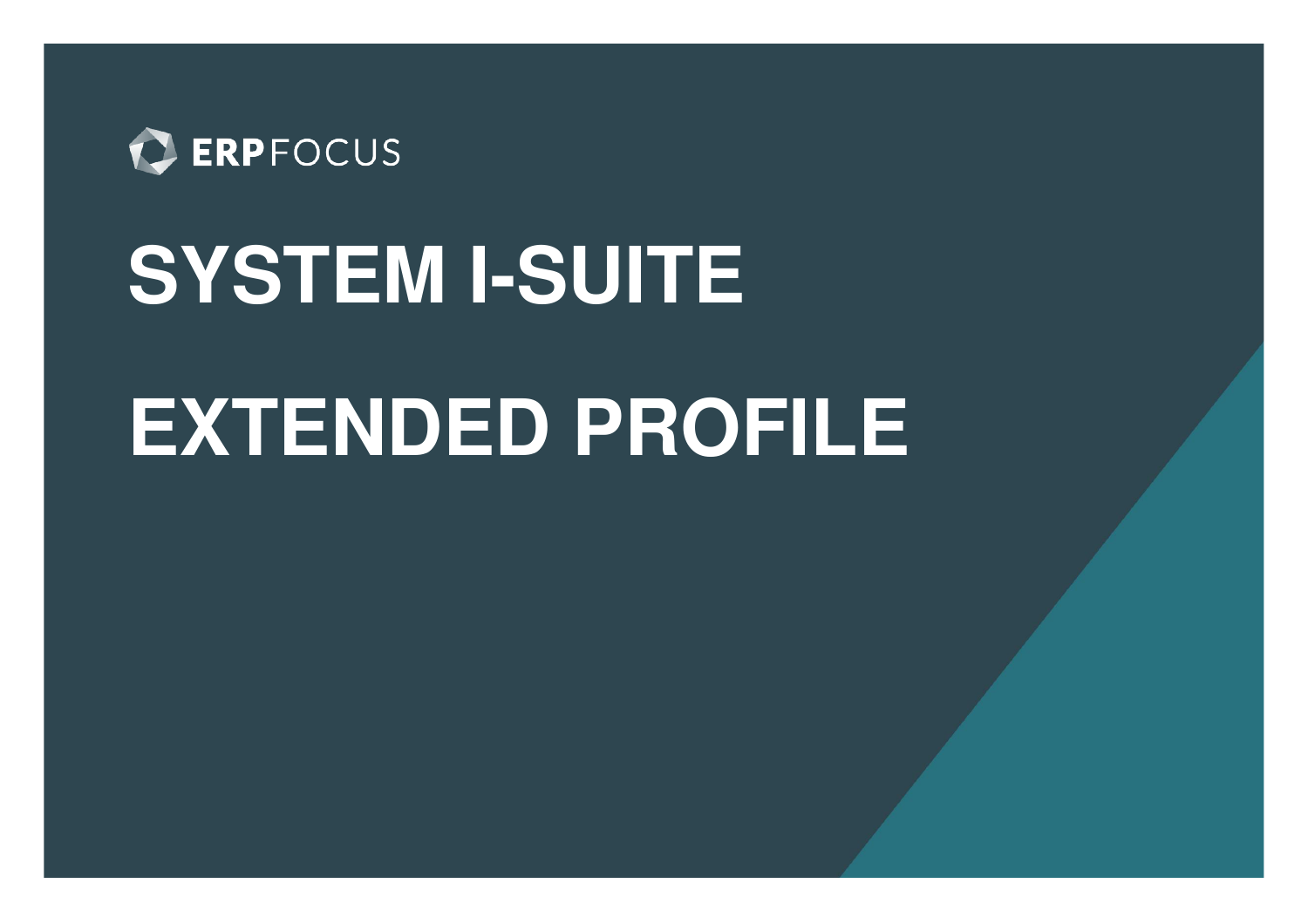

## **OVERVIEW**

System i-Suite is an ERP developed by American Software. It is targeted at manufacturing companies who need an end-to-end ERP solution with specialist support for made-to-order goods.

Its core manufacturing and supply chain modules are the same as those found in its sister product System z-Suite, and it also offers the same integrated accounting functionality. What separates the two products is i-Suite's added customer order processing system, which offers support for made-to-order and configure items and contains an integrated database for management of customer information.

i-Suite also offers an advanced integrated document management module not available with z-Suite. System-generated documents such as acknowledgements, invoices, purchase orders, pick lists and reports can be automatically captured and stored for retrieval using the document management system client or a web browser. Users may also scan and retrieve documents that were created outside the ERP system.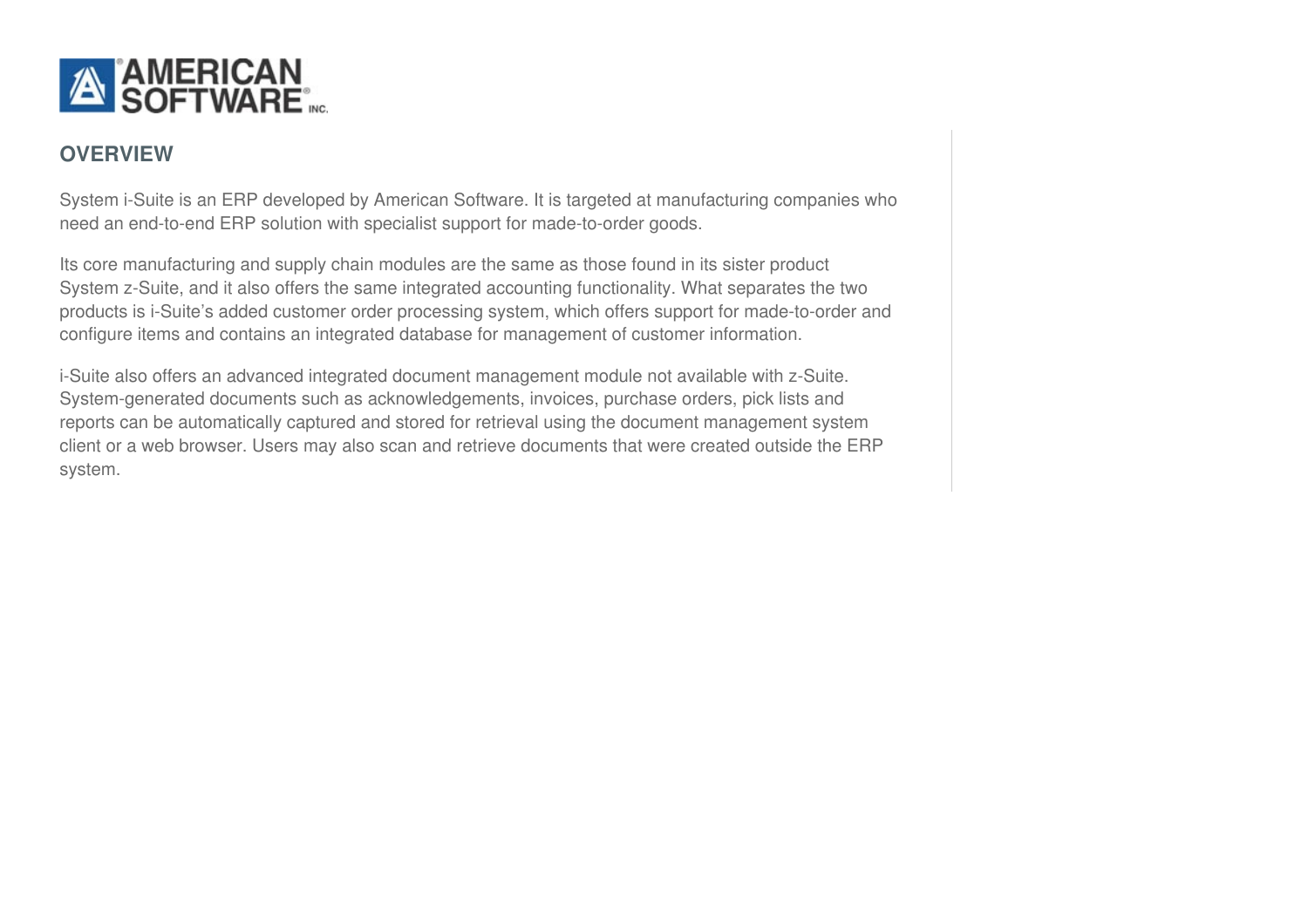

## **SOFTWARE SPECIFICATION**

| <b>OVERVIEW</b>                        |                      |
|----------------------------------------|----------------------|
| <b>PRODUCT NAME</b>                    | System i-Suite       |
| <b>BUSINESS SECTORS</b>                |                      |
| <b>DISTRIBUTION</b>                    | $\blacktriangledown$ |
| <b>GOVERNMENT &amp; NPO</b>            | X                    |
| <b>MANUFACTURING</b>                   | $\blacktriangledown$ |
| <b>RETAIL</b>                          | $\blacktriangledown$ |
| <b>SERVICES</b>                        | $\blacktriangledown$ |
| <b>ERP SOFTWARE FEATURES</b>           |                      |
| <b>BILLING</b>                         | $\blacktriangledown$ |
| <b>BUSINESS INTELLIGENCE/ANALYTICS</b> | X                    |
| <b>COSTING</b>                         | X                    |
| <b>CRM</b>                             | X                    |
| <b>CUSTOMER SERVICE</b>                | $\blacktriangledown$ |
| <b>PRODUCT DESIGN</b>                  | X                    |
| <b>FINANCIALS &amp; ACCOUNTING</b>     | $\blacktriangledown$ |
|                                        |                      |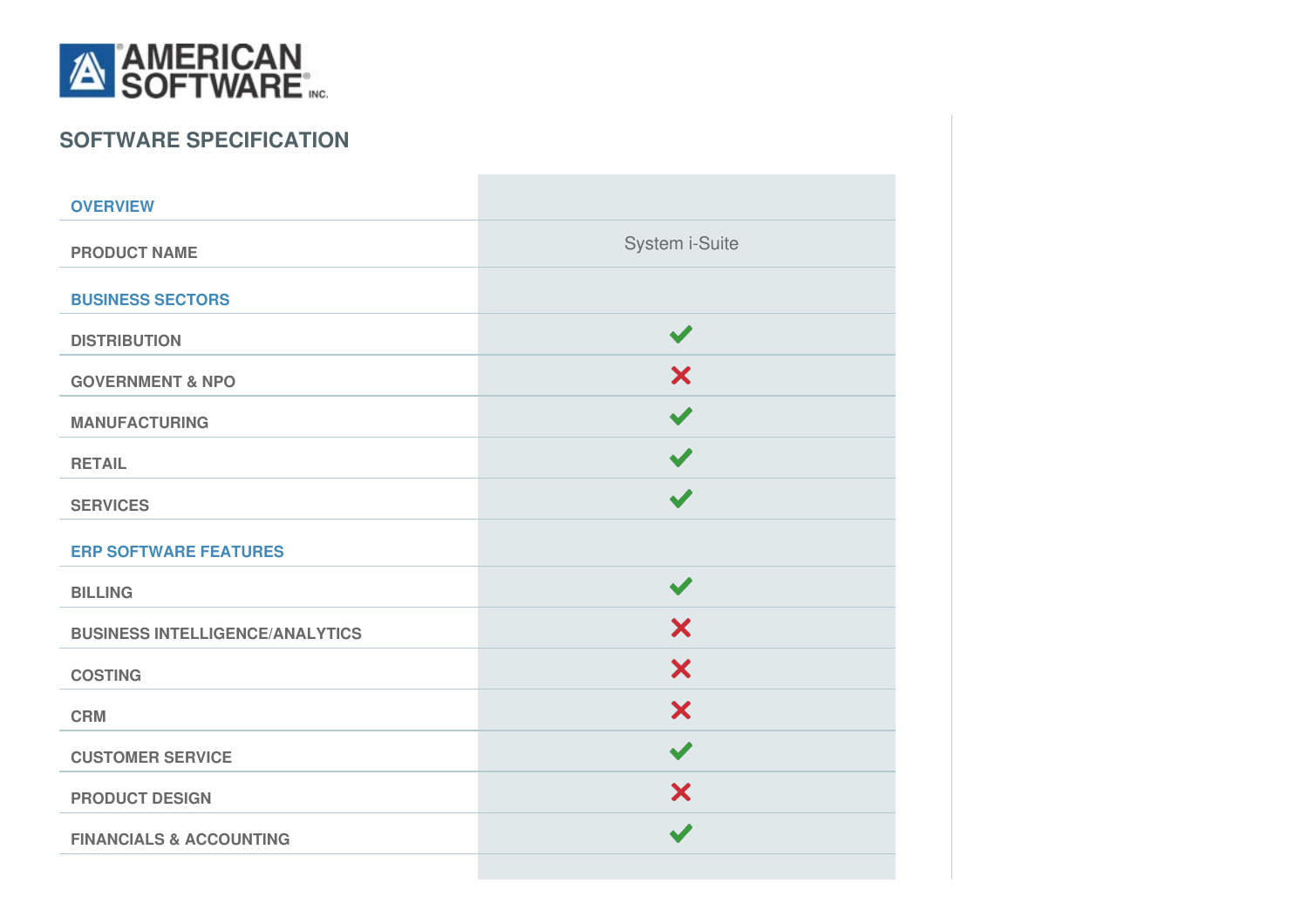| <b>HR</b>                               | X                    |
|-----------------------------------------|----------------------|
| <b>INVENTORY MANAGEMENT</b>             | $\blacktriangledown$ |
| <b>ORDER MANAGEMENT</b>                 | $\blacktriangledown$ |
| <b>PLANNING &amp; SCHEDULING</b>        | $\blacktriangledown$ |
| <b>PROJECT MANAGEMENT</b>               | X                    |
| <b>PURCHASING</b>                       | $\blacktriangledown$ |
| <b>QUALITY CONTROL</b>                  | X                    |
| <b>SALES</b>                            | $\blacktriangledown$ |
| <b>SHIPPING &amp; DISTRIBUTION</b>      | $\blacktriangledown$ |
| <b>SUPPLY CHAIN MANAGEMENT</b>          | X                    |
| <b>WAREHOUSE MANAGEMENT</b>             | X                    |
| <b>ASSET MANAGEMENT</b>                 | X                    |
| <b>DOCUMENT MANAGEMENT</b>              | $\blacktriangledown$ |
| <b>CUSTOMER SUITABILITY</b>             |                      |
| <b>ENTERPRISE (1000+ EMPLOYEES)</b>     | X                    |
| MEDIUM SIZE (251-1000 EMPLOYEES)        | $\blacktriangledown$ |
| <b>SMALL BUSINESS (1-250 EMPLOYEES)</b> |                      |
| <b>ADDITIONAL PRODUCT INFO</b>          |                      |
| <b>MULTI LANGUAGE</b>                   | X                    |
| <b>MULTI CURRENCY</b>                   |                      |
|                                         |                      |